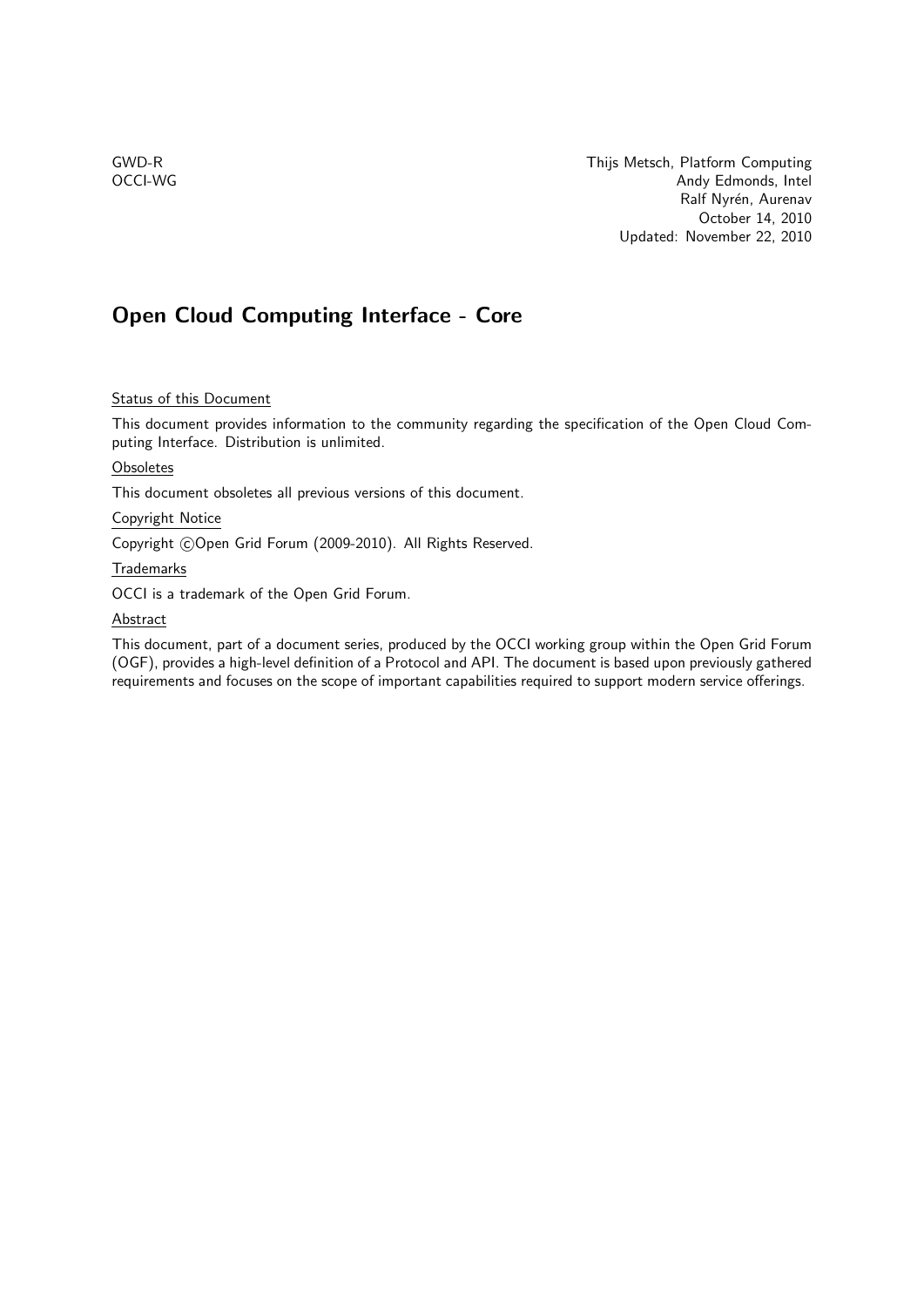| 1  |          | Introduction           |                                                                                                                                                                                                                               | 3  |  |  |  |
|----|----------|------------------------|-------------------------------------------------------------------------------------------------------------------------------------------------------------------------------------------------------------------------------|----|--|--|--|
| 2  |          |                        | <b>Notational Conventions</b>                                                                                                                                                                                                 | 3  |  |  |  |
| 3  |          | <b>OCCI Core</b><br>3  |                                                                                                                                                                                                                               |    |  |  |  |
| 4  |          | <b>OCCI Core Model</b> |                                                                                                                                                                                                                               | 4  |  |  |  |
|    | 4.1      |                        |                                                                                                                                                                                                                               | 4  |  |  |  |
|    | 4.2      |                        | Terms and definitions because the contract of the contract of the contract of the contract of the contract of the contract of the contract of the contract of the contract of the contract of the contract of the contract of | 5  |  |  |  |
|    | 4.3      |                        |                                                                                                                                                                                                                               | 6  |  |  |  |
|    | 4.4<br>6 |                        |                                                                                                                                                                                                                               |    |  |  |  |
|    |          | 4.4.1                  |                                                                                                                                                                                                                               | 6  |  |  |  |
|    |          | 4.4.2                  |                                                                                                                                                                                                                               | 7  |  |  |  |
|    |          | 4.4.3                  |                                                                                                                                                                                                                               | 8  |  |  |  |
|    |          | 4.4.4                  |                                                                                                                                                                                                                               | 9  |  |  |  |
|    |          | 4.4.5                  |                                                                                                                                                                                                                               | 10 |  |  |  |
|    |          | 4.4.6                  |                                                                                                                                                                                                                               | 10 |  |  |  |
|    | 4.5      |                        |                                                                                                                                                                                                                               | 10 |  |  |  |
|    |          | 4.5.1                  |                                                                                                                                                                                                                               | 11 |  |  |  |
|    |          | 4.5.2                  |                                                                                                                                                                                                                               | 11 |  |  |  |
|    |          | 4.5.3                  |                                                                                                                                                                                                                               | 12 |  |  |  |
|    |          | 4.5.4                  |                                                                                                                                                                                                                               | 12 |  |  |  |
|    | 4.6      |                        |                                                                                                                                                                                                                               | 13 |  |  |  |
|    |          | 4.6.1                  |                                                                                                                                                                                                                               | 13 |  |  |  |
|    |          | 4.6.2                  |                                                                                                                                                                                                                               | 13 |  |  |  |
|    |          | 4.6.3                  |                                                                                                                                                                                                                               | 14 |  |  |  |
| 5. |          | <b>Contributors</b>    |                                                                                                                                                                                                                               | 14 |  |  |  |
| 6  | Glossary |                        |                                                                                                                                                                                                                               | 16 |  |  |  |
|    |          |                        |                                                                                                                                                                                                                               |    |  |  |  |
| 7  |          |                        | <b>Intellectual Property Statement</b>                                                                                                                                                                                        | 16 |  |  |  |
| 8  |          | <b>Disclaimer</b>      |                                                                                                                                                                                                                               | 16 |  |  |  |
| 9  |          |                        | <b>Full Copyright Notice</b>                                                                                                                                                                                                  | 17 |  |  |  |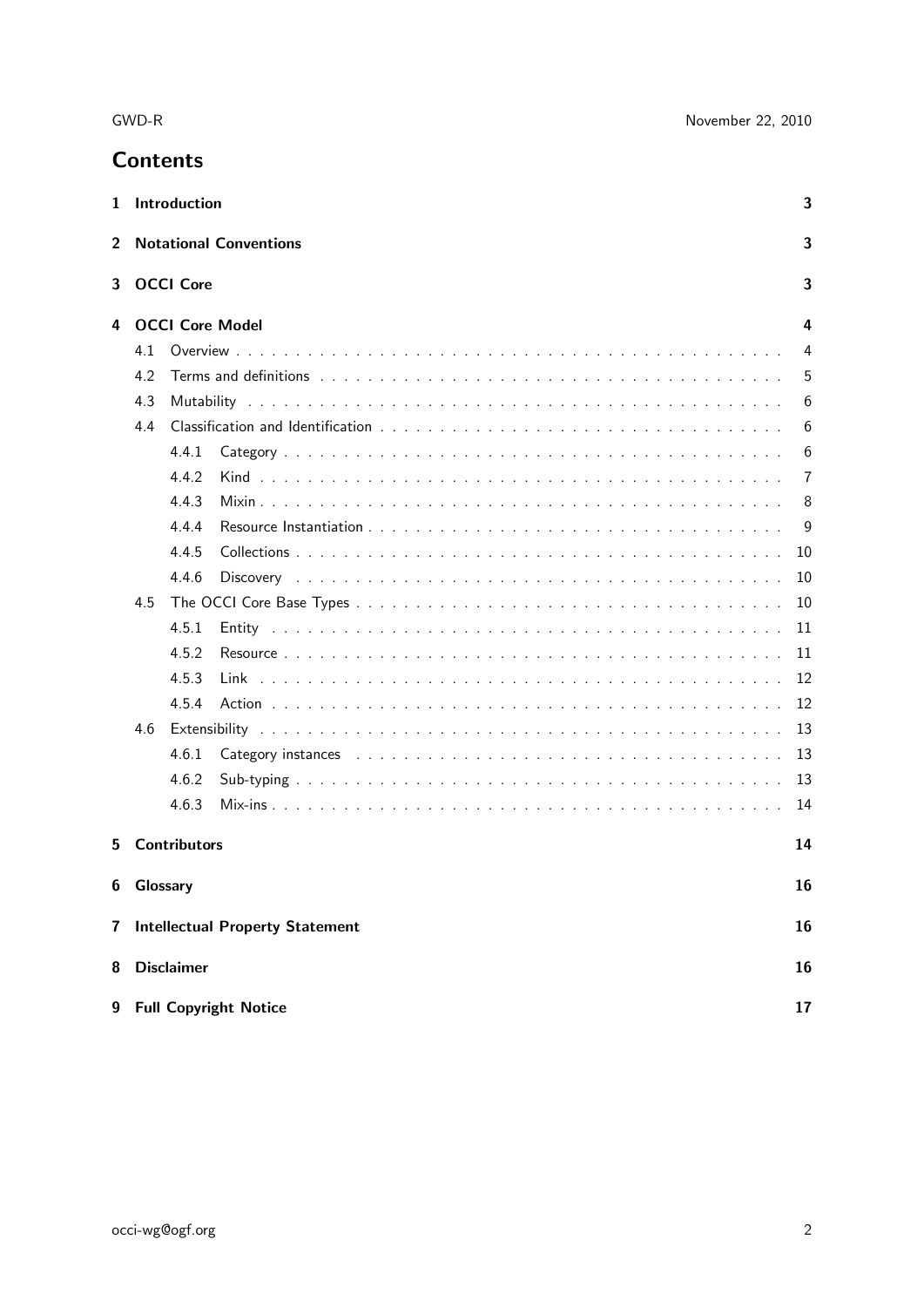# 1 Introduction

The Open Cloud Computing Interface (OCCI) is a RESTful Protocol and API for all kinds of Management tasks. OCCI was originally initiated to create a remote management API for laa $S<sup>1</sup>$  model based Services, allowing for the development of interoperable tools for common tasks including deployment, autonomic scaling and monitoring. It has since evolved into an flexible API with a strong focus on interoperability while still offering a high degree of extensibility. The current release of the Open Cloud Computing Interface is suitable to serve many other models in addition to IaaS, including e.g. PaaS and SaaS.

In order to be modular and extensible the current OCCI specification is released as a suite of complimentary documents which together form the complete specification. The documents are divided into three categories consisting of the OCCI Core, the OCCI Renderings and the OCCI Extensions.

- The OCCI Core specification consist of a single document defining the OCCI Core Model. The OCCI Core Model can be interacted with renderings (including associated behaviours) and expanded through extensions.
- The OCCI Rendering specifications consist of multiple documents each describing a particular rendering of the OCCI Core Model. Multiple renderings can interact with the same instance of the OCCI Core Model and will automatically support any additions to the model which follow the extension rules defined in OCCI Core.
- The OCCI Extension specifications consist of multiple documents each describing a particular extension of the OCCI Core Model. The extension documents describe additions to the OCCI Core Model defined within the OCCI specification suite.

The current specification consist of three documents. Future releases of OCCI may include additional rendering and extension specifications. The documents of the current OCCI specification suite are:

**OCCI Core** describes the formal definition of the the OCCI Core Model [1].

- OCCI HTTP Rendering defines how to interact with the OCCI Core Model using the RESTful OCCI API [2]. The document defines how the OCCI Core Model can be communicated and thus serialised using the HTTP protocol.
- OCCI Infrastructure contains the definition of the OCCI Infrastructure extension for the IaaS domain [3]. The document defines additional resource types, their attributes and the actions that can be taken on each resource type.

# 2 Notational Conventions

All these parts and the information within are mandatory for implementors (unless otherwise specified). The key words "MUST", "MUST NOT", "REQUIRED", "SHALL", "SHALL NOT", "SHOULD", "SHOULD NOT", "RECOMMENDED", "MAY", and "OPTIONAL" in this document are to be interpreted as described in RFC 2119 [4].

# 3 OCCI Core

The Open Cloud Computing Interface is a boundary protocol and API that acts as a service front-end to a provider's internal management framework. Figure 1 shows OCCI's place in a provider's architecture. Service consumers can be both end-users and other system instances. OCCI is suitable for both cases. The key feature is that OCCI can be used as a management API for all kinds of resources while at the same time maintaining a high level of interoperability.

<sup>1</sup> Infrastructure as a Service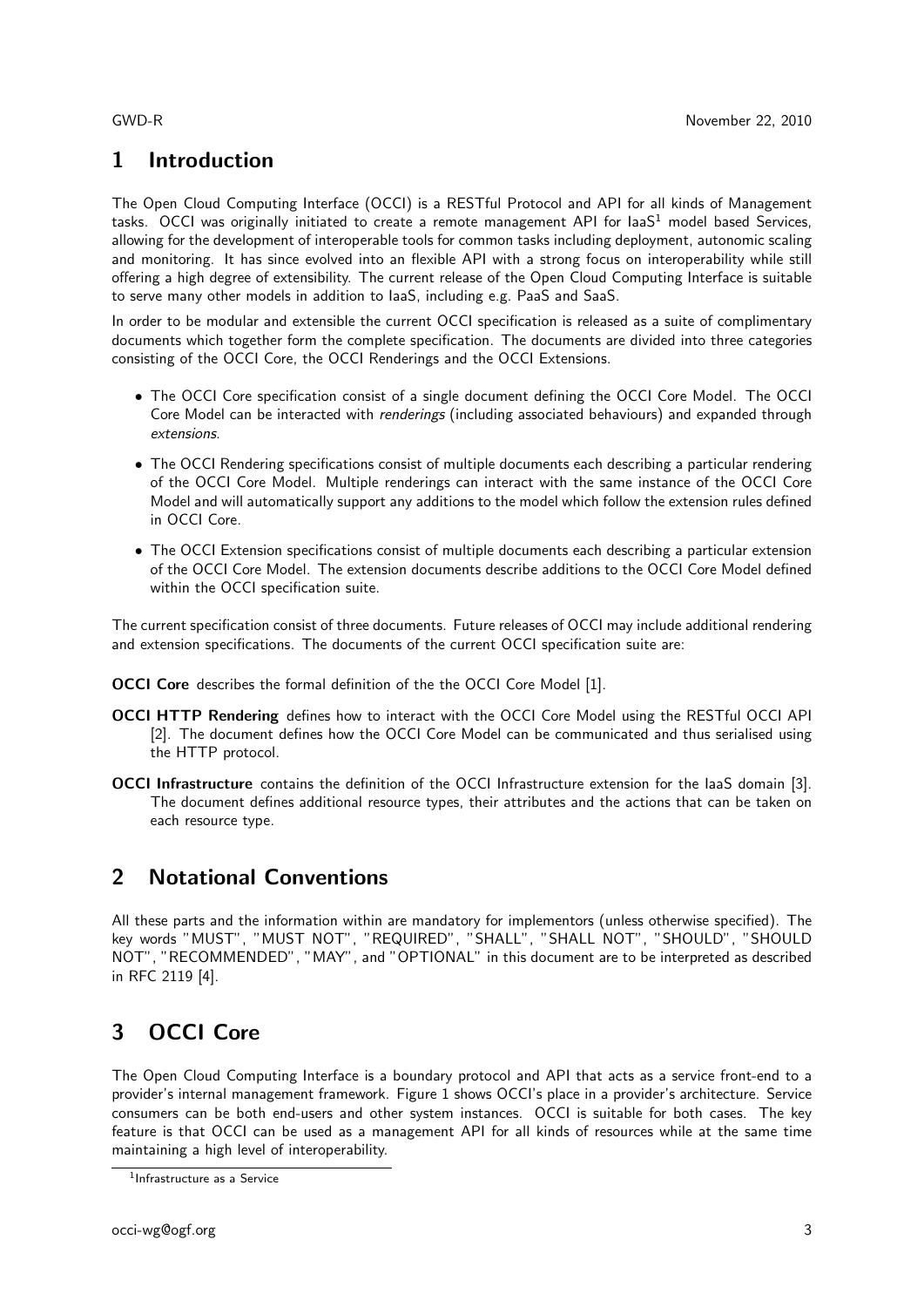

Figure 1. OCCI's place in a provider's architecture

This document, the OCCI Core specification, defines the OCCI Core Model. This model is the core of the specification suite and it can be interacted with by renderings (including associated behaviours) and expanded through extensions. In itself, the core model is only useful for a very limited set of use cases. However, it provides the basis for renderings and extensions to build upon.

## 4 OCCI Core Model

The OCCI Core Model defines a representation of instance types which can be manipulated through an OCCI Rendering implementation. It is an abstraction of real-world resources, including the means to identify, classify, associate and extend those resources.

A fundamental feature of the OCCI Core Model is that it can be extended in such a way that any extension will be discoverable and visible to an OCCI client at run-time. An OCCI client can connect to an OCCI implementation using an extended OCCI Core Model, without knowing anything in advance, and still be able to discover and understand, at run-time, the various Resource and Link sub-types supported by that implementation. What Mixins are supported is also discoverable in the same fashion. For example, a webbased OCCI client could easily be reused as the management tool for a wide variety of services.

The OCCI Core Model can be extended through inheritance but also using a "mix-in" like concept.

Mixins first appeared in the Symbolics' object-oriented Flavors [5] system (developed by Howard Cannon), which was an approach to object-orientation used in Lisp Machine Lisp.<sup>2</sup>

The mix-in model only applies at the instance level, i.e. the "object level", and thereby differs from the more common uses of the mix-in concept. A mix-in in OCCI can never be applied to a type, only to an instance.

### 4.1 Overview

The UML class diagram shown in figure 2 gives an overview of the OCCI Core Model. It must be noted that the UML diagram in itself is not a complete definition of the model. The diagram is merely provided as an overview to help understanding the model.

The heart of the OCCI Core Model is the Resource type. Any resource exposed through OCCI is a Resource or a sub-type thereof. A resource can be e.g. a virtual machine, a job in a job submission system, a user, etc. The Resource type contains a number of common attributes that Resource sub-types inherit. The Resource

<sup>2</sup>http://en.wikipedia.org/wiki/Mixin.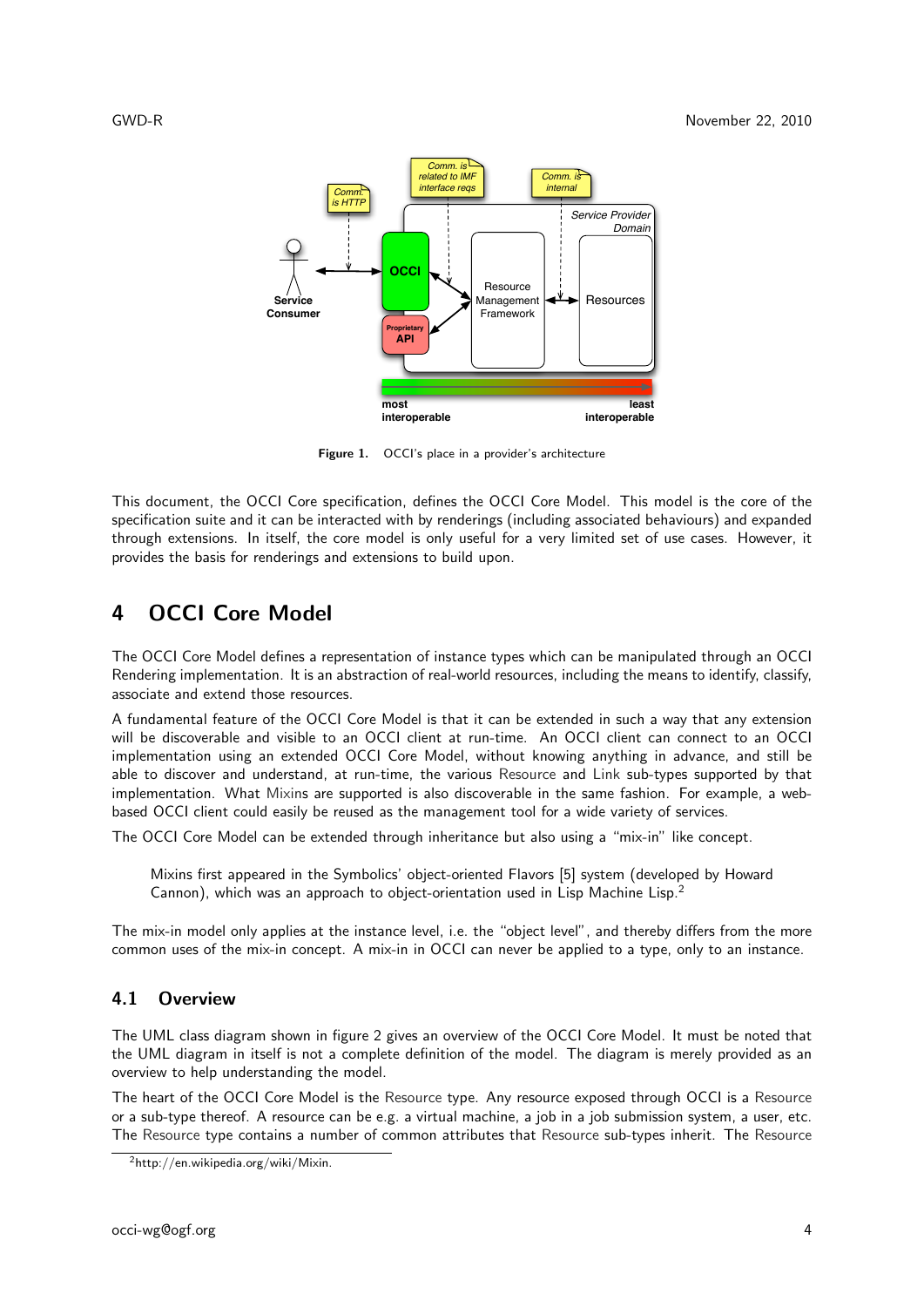

Figure 2. UML class diagram of the OCCI Core Model. The diagram provides an overview of the OCCI Core Model but is not a standalone definition thereof

type is complemented by the Link type which associates one Resource instance with another. The Link type contains a number of common attributes that Link sub-types inherit.

Entity is an abstract type which both Resource and Link inherit. Each sub-type of Entity is identified by a unique Kind instance.

The Kind type is the core of the type classification system built into the OCCI Core Model. Kind is a specialisation of Category and introduces additional resource capabilities in terms of Actions. An Action represent an invocable operation applicable to a resource instance.

The last type defined by the OCCI Core Model is the Mixin type. An instance of Mixin can be associated with a resource instance, i.e. a sub-type of Entity, to "mix-in" additional resource capabilities at run-time. For compliance with OCCI Core, all of the types defined in the OCCI Core Model MUST be implemented. The following sections of the specification contain the formal definition of the OCCI Core Model.

## 4.2 Terms and definitions

Section 6 provides a glossary of all terms and definitions with a specific meaning to the OCCI specification suite. However, for reader convenience, a sub-set of the glossary is provided here as well. The following terminology have specific meaning in the OCCI context:

concrete type/sub-type A concrete sub-type is a type that can be instantiated.

mix-in An instance of the Mixin type associated with a resource instance. The "mix-in" concept as used by OCCI only applies to instances, never to Entity types.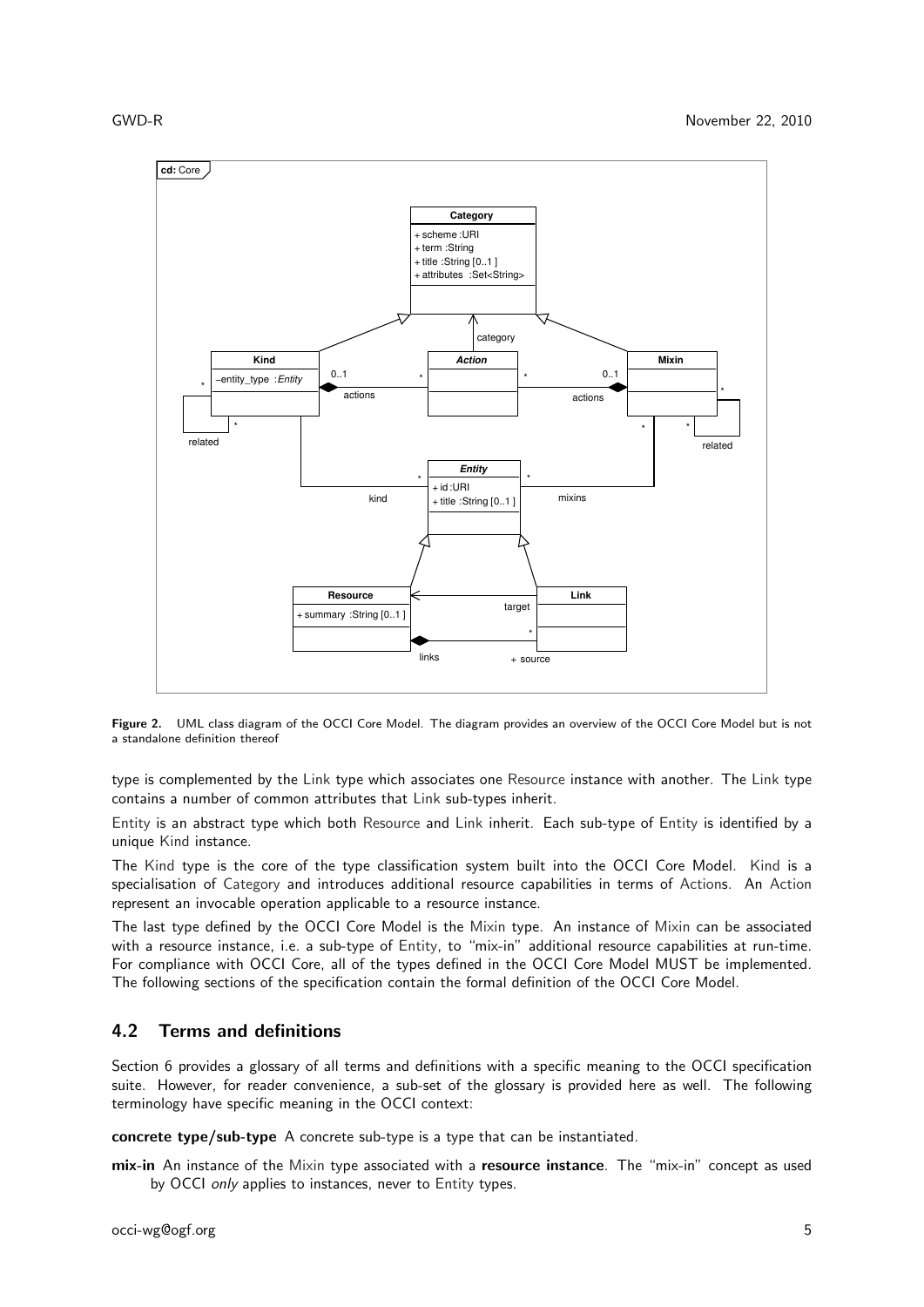OCCI base type(s) The OCCI base types are Entity, Resource, Link and Action.

resource capabilities Resource capabilities refer to attributes and Actions exposed by a resource instance.

- resource instance An instance of a sub-type of Entity. The OCCI model defines two sub-types of Entity, the Resource type and the Link type. However, the term resource instance is defined to include any instance of a sub-type of Resource or Link as well.
- type A type refer to one of those defined by the OCCI Core Model. The OCCI Core Model types are Category, Kind, Mixin, Action, Entity, Resource and Link.

## 4.3 Mutability

Attributes of an OCCI Core Model type instance are either client mutable or client immutable. If an attribute is noted to be mutable this MUST be interpreted that a client can create an instance that is parametrised by the attribute. Likewise, if an attribute is mutable, a client can update that instance's mutable attribute value and the server side MUST support this. If an attribute is marked as immutable, it indicates that the server side implementation MUST manage these exclusively. Immutable attributes MUST NOT be modifiable by clients under any circumstance.

## 4.4 Classification and Identification

The OCCI Core Model provides a built-in type classification system allowing for safe extension towards domainspecific usage (e.g. infrastructure). This system is the OCCI type system and offers the means to be easily and transparently (i.e. no format translation required) exposed over either a text or binary based protocol. The classification system can be summarised with the following key features:

- Each OCCI base type and extension thereof is assigned a unique type identifier (a Kind instance), which allow for dynamic discovery of available types. All Entity sub-types, including core model extensions, are assigned a unique Kind instance.
- The inheritance structure of Entity, Resource and Link is client discoverable. This also applies to any sub-type of Resource and Link and therefore an OCCI client can discover the type inheritance structure used by a particular OCCI implementation. The discovery of the inheritance structure is made possible through the relationship of Kind instances.
- The classification system allows Mixin instances to be associated to resource instances in order to assign additional resource capabilities in terms of attributes and Actions at run-time.
- Tagging of resource instances is supported through the association of Mixin instances. A tag is simply a Mixin instance which define no additional resource capabilities.
- A collection of associated resource instances is implicitly defined for each Kind and Mixin instance. I.e. all resource instances associated with a particular Kind or Mixin instance form a collection.

#### 4.4.1 Category

The Category type is the basis of the type identification mechanism used by the OCCI classification system. It MUST be implemented. Instances of the Category type itself are only used to identify Action types. All other uses of Category properties are managed through its sub-types Kind and Mixin. Table 1 defines the attributes the Category type MUST implement to be compliant.

A Category instance is uniquely identified by concatenating the categorisation scheme with the category term, e.g. http://example.com/category/scheme#term. This is done to enable discovery of Category definitions in text based renderings such as HTTP. All renderings MUST make use of and understand concatenated unique type identifiers of Category instances. Sub-types of Category such as Kind and Mixin inherit this property.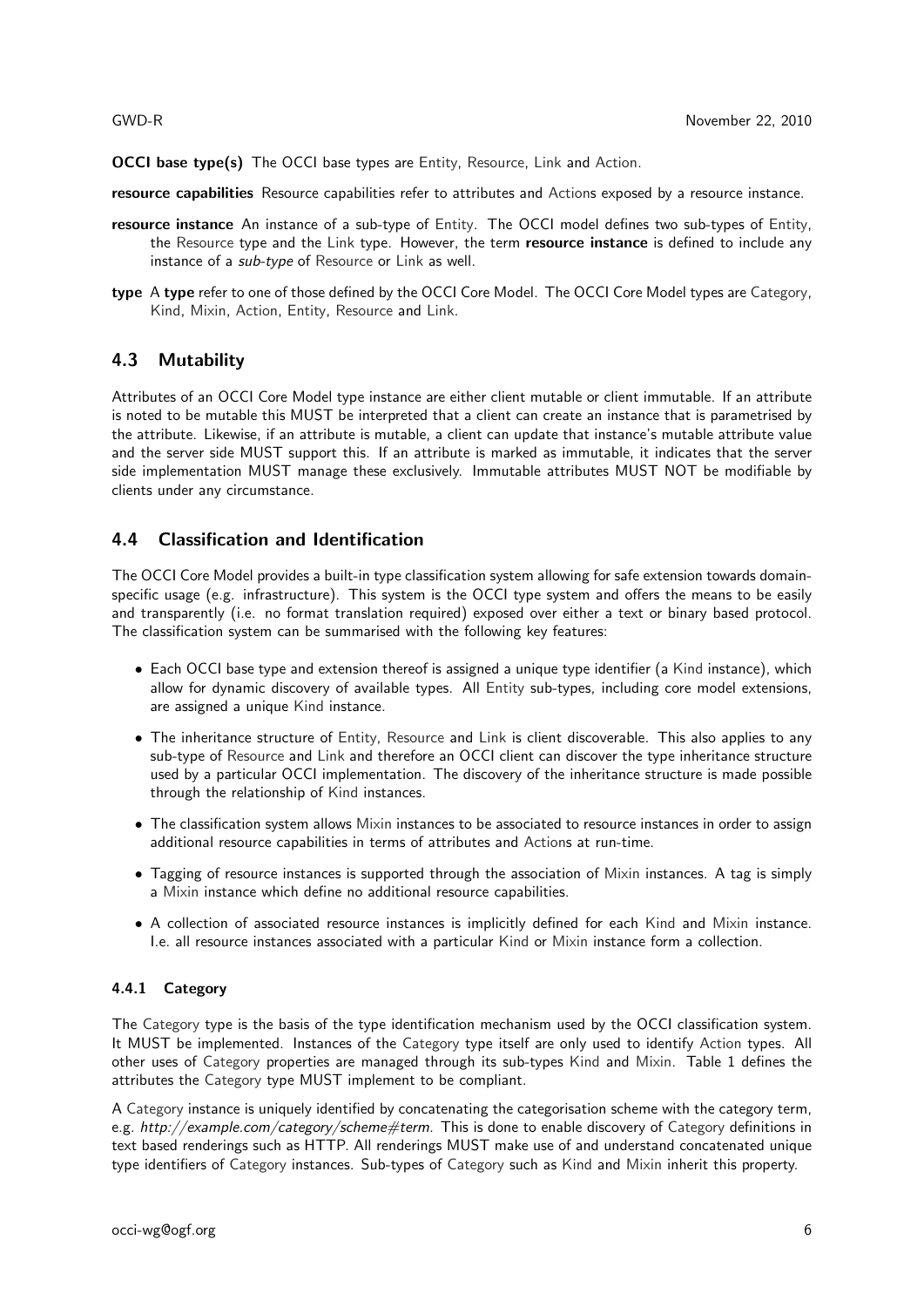| Attribute  | Tvpe   | Multiplicity | Client Mutability | Description                                                                     |
|------------|--------|--------------|-------------------|---------------------------------------------------------------------------------|
| term       | String | $\mathbf{1}$ | Immutable         | Unique identifier of the Category instance within the<br>categorisation scheme. |
| scheme     | URI    |              | Immutable         | The categorisation scheme.                                                      |
| title      | String | 01           | Immutable         | The display name of an instance.                                                |
| attributes | String | $0.7*$       | Immutable         | The set of resource attribute names defined by the Cat-<br>egory instance.      |

Table 1. Attributes defined for the Category type

The categorisation schemes defined in the OCCI specification all use the http://schemas.ogf.org/occi/ base URL. This base URL is reserved for OCCI an MUST NOT be used by service provider extensions.

A Category instance<sup>3</sup> define the names of the attributes exposed by any instance associated with the Category. For example a "resize" Action having a size attribute would have an identifying Category with Category.attributes = [ size ].

#### 4.4.2 Kind

The Kind type, together with the Mixin type, defines the classification system of the OCCI Core Model. It MUST be implemented. The Kind type represents the type identification mechanism for all Entity types present in the model.

A unique Kind instance MUST be assigned to each and every Entity sub-type defined in an OCCI implementation. Every instance of Kind represents a unique type identifier for a particular sub-type of Entity. Consequently, when an Entity sub-type is instantiated the resource instance MUST be associated with its type identifier, i.e. the Kind instance. A resource instance MUST remain associated with its Kind instance throughout its lifetime. For example an instance of Resource MUST always be associated with the Kind instance which identifies the Resource type.

In the initial instantiation of the OCCI Core Model, with no core model extensions, three instances of Kind will be present: one for Entity, another for Resource and the last one for Link.

| Attribute                                     | Client Mutability<br>Multiplicity<br>Tvpe |                         |                                                  | Description                                                                                                                                                                                                                                                                                                     |
|-----------------------------------------------|-------------------------------------------|-------------------------|--------------------------------------------------|-----------------------------------------------------------------------------------------------------------------------------------------------------------------------------------------------------------------------------------------------------------------------------------------------------------------|
| actions<br>related<br>entity_type<br>entities | Action<br>Kind<br>Entity<br>Entity        | 0 *<br>$0.$ *<br>$0.$ * | Immutable<br>Immutable<br>Immutable<br>Immutable | Set of Actions defined by the Kind instance.<br>Set of related Kind instances.<br>Entity type uniquely identified by the Kind instance.<br>Set of resource instances, i.e. Entity sub-type instances.<br>Resources instantiated from the Entity sub-type which<br>is uniquely identified by this Kind instance. |

Table 2. Attributes defined for the Kind type

The Kind type inherits the Category type. To be compliant the Kind type MUST implement the attributes defined in table 2 and the inherited attributes defined in table 1. The following rules apply to all instances of the Kind type:

- A unique Kind instance MUST be assigned to each and every sub-type of Entity, including Entity itself.
- A Kind instance MUST expose the attribute names of the Entity sub-type it identifies. The attribute names are exposed through the "attributes" attribute inherited from Category. E.g. the Kind instance identifying the Link type has Kind.attributes = [ source, target ].
- A Kind instance MUST expose the Actions defined for its Entity sub-type. Actions are exposed through the Kind.actions attribute which represent the association between a Kind instance and the Actions it defines.

<sup>&</sup>lt;sup>3</sup>Also applies to Kind and Mixin instances.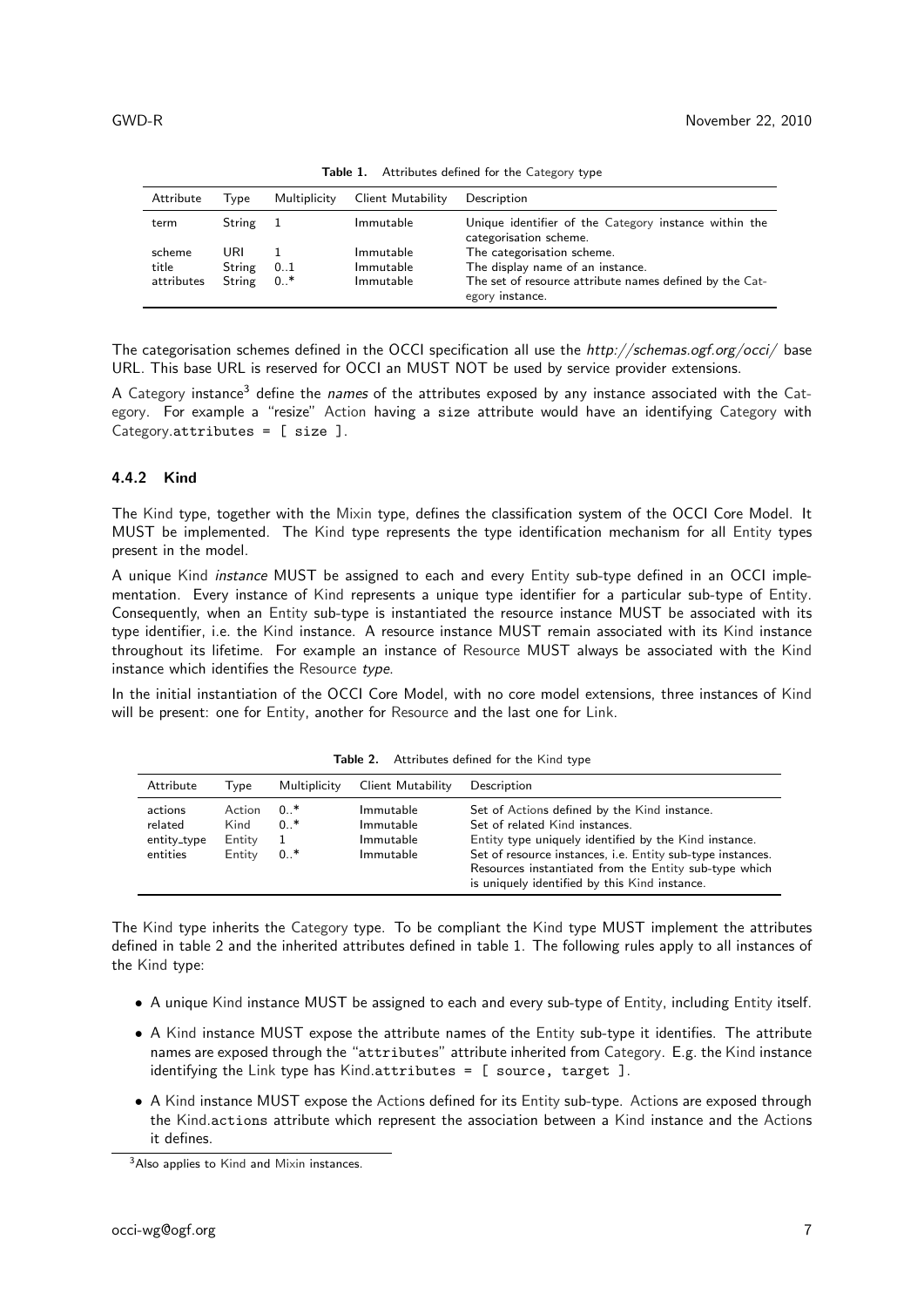- A Kind instance MUST be related, either directly or indirectly, to the Kind instance of Entity, i.e. http://schemas.ogf.org/occi/core#entity. The Kind.related attribute represent the relationship to another Kind instance.
- If type **B** inherits type **A**, where **A** is a sub-type of Entity, the Kind instance of **B** MUST be directly related to the Kind instance of A. See Kind Relationships below.

Kind Relationships Kind relationships are defined through the related attribute present in every Kind instance. The related attribute define which other Kind instances a particular Kind is related to.

A Kind instance identify a unique type, either the Entity type itself or a sub-type thereof. Each Kind instance MUST be related to the Kind of the parent type. The OCCI base types Resource and Link both extend Entity and therefore their identifying Kind instances MUST be related to Kind assigned to the Entity type. These rules imply a hierarchy of related Kind instances. The Kind relationships thus mirror the type inheritance structure of the OCCI Core Model and any extension thereof.



Figure 3. Object diagram illustrating the Kind instances involved for the Entity, Resource and Compute types. The Compute type is an extension to the OCCI Core Model defined in the OCCI Infrastructure document [3].

Figure 3 illustrates the relationship of the Kind instances assigned to the Entity, Resource and Compute<sup>4</sup> types. Compute inherits Resource and therefore the Kind instance assigned to Compute is related to the Kind instance of Resource. The same applies to the Resource type which inherit Entity. As can be seen in figure 3 the Kind instance relationships mirror the inheritance structure of the types.

#### 4.4.3 Mixin

The Mixin type complements the Kind type in defining the OCCI Core Model type classification system. It MUST be implemented. The Mixin type represent an extension mechanism, which allow new resource capabilities to be added to resource instances both at creation-time and/or run-time.

A Mixin instance can be associated with any existing resource instance and thereby add new resource capabilities, i.e. attributes and Actions, to the resource instance. However, a Mixin can never be applied to a type. In the initial instantiation of the OCCI Core Model, with no extensions, no Mixin instances are present.

A Mixin instance MAY be associated with any resource instance, either at instance creation-time or at run-time. Although the OCCI Core Model has no such restrictions, an OCCI implementation MAY impose restrictions on which resource instances can be associated with a particular Mixin instance. When a client attempts to associate a Mixin instance to a resource at a stage not supported by a particular provider's OCCI implementation, the provider MUST notify the client it has issued a bad request. For example a "geographical location" Mixin might by applicable to all resource instances while a "bandwidth" Mixin may only applicable

<sup>&</sup>lt;sup>4</sup>The Compute type is defined in the OCCI Infrastructure document [3].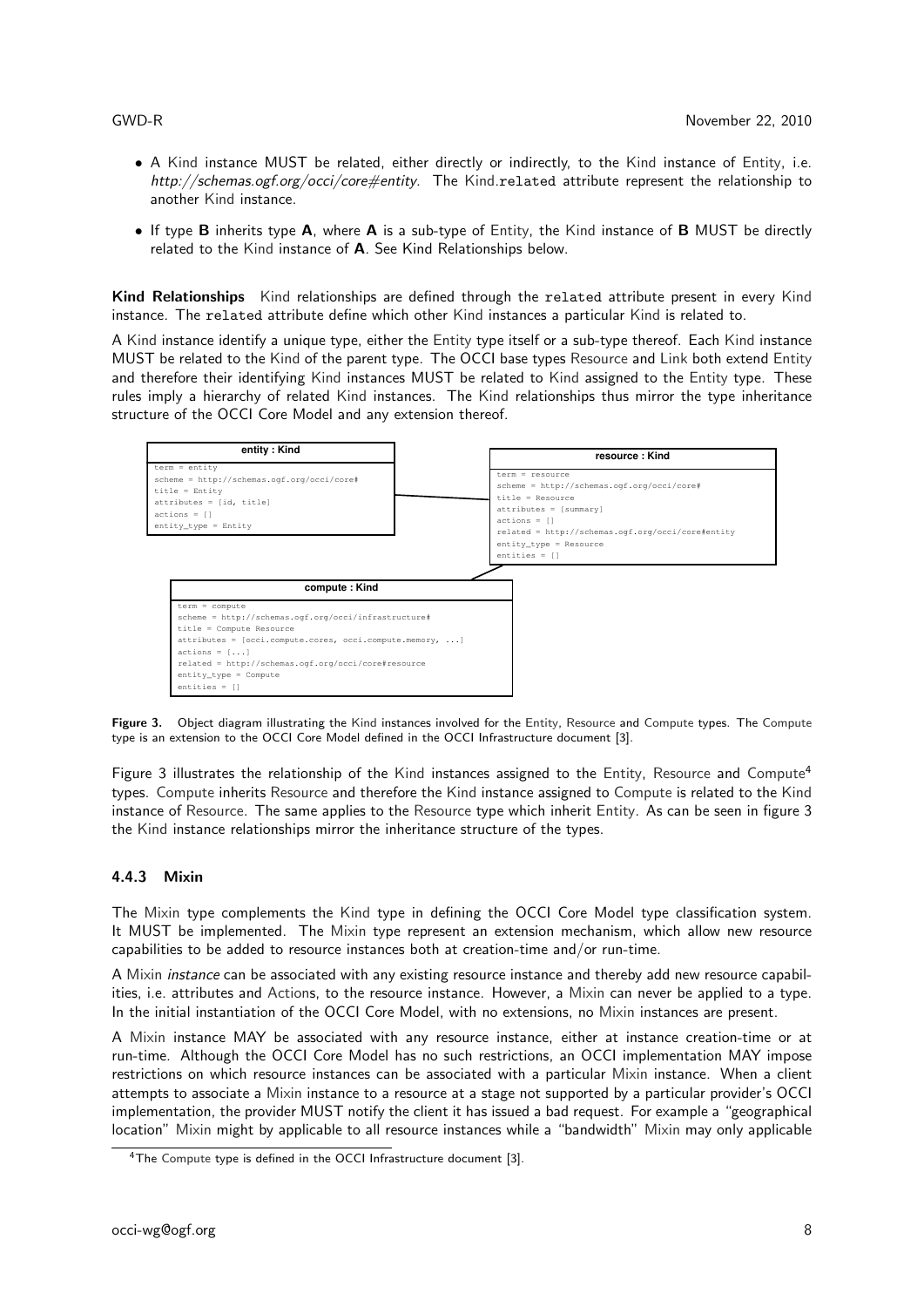to resources instantiated from the Network<sup>5</sup> type. Such restrictions, if not otherwise stated, are up to the provider to implement.

| Attribute                      | Tvpe                      | Multiplicity          | Client Mutability                 | Description                                                                                                                                                                           |
|--------------------------------|---------------------------|-----------------------|-----------------------------------|---------------------------------------------------------------------------------------------------------------------------------------------------------------------------------------|
| actions<br>related<br>entities | Action<br>Mixin<br>Entity | በ *<br>$0*$<br>$0.$ * | Immutable<br>Immutable<br>Mutable | Set of Actions defined by the Mixin instance.<br>Set of related Mixin instances.<br>Set of resource instances, i.e. Entity sub-type instances,<br>associated with the Mixin instance. |

Table 3. Attributes defined for the Mixin type

The Mixin type inherits the Category type. To be compliant the Mixin type MUST implement the attributes defined in table 3 and the inherited attributes defined in table 1. The following rules apply to all instances of the Mixin type:

- A Mixin instance MUST only be associated with resource instances, not types, either at creation-time or run-time.
- A Mixin instance MAY introduce additional resource attributes when applied to a resource instance. The names of those attributes MUST be exposed through the Mixin.attributes attribute inherited from Category. E.g. a Location Mixin defining the "com.example.location" attribute MUST have Location.attributes = [ com.example.location ].
- A Mixin instance MAY define Actions which will be made applicable to any resource instance associated with the Mixin. Actions defined by a Mixin are exposed through the Mixin.actions attribute which represent the association between a Mixin instance and the Actions it defines.
- A Mixin instance MAY be related to another Mixin instance. If Mixin **B** is related to Mixin **A**, any resource instance associated with Mixin B will receive the resource capabilities defined by both Mixin B and Mixin A. See Mixin Relationships below.
- A Mixin instance defining no additional resource capabilities is considered to be a tag.
- A Mixin instance applied a resource instantiation time MAY cause additional provider-defined side-effects to occur, side-effects not visible through the OCCI discovery mechanism. Templates that pre-populate certain attributes of a resource instance SHOULD be implemented using such Mixin instances.

Mixin Relationships A Mixin instance MAY be related to another Mixin instance for type classification purposes. For example a set of operating system templates, implemented as Mixin instances, could be related to an "OS-template" Mixin in order to help identification.

Attributes and Actions defined by different Mixin instances are combined when Mixin relationships are present. Therefore a resource instance associated with a particular Mixin will receive the additional capabilities defined by any related Mixin instances as well as those defined by the Mixin associated.

### 4.4.4 Resource Instantiation

To create a resource instance a client MUST supply the concrete Entity sub-type by a submitting a reference to the type-identifying Kind. The reference MUST consist of the term and categorisation scheme which uniquely identify the Kind instance, see section 4.4.1. All OCCI implementations MUST understand these requests.

A client MAY also submit any number of references to Mixin instances to be associated with the resource to be created. A Mixin reference submitted by a client MUST consist of the term and categorisation scheme which identify the Mixin instance, see section 4.4.1.

Associating a Mixin at resource instantiation time MAY have additional provider defined side-effects, sideeffects not visible through the OCCI discovery mechanism. Templates that pre-populate certain attributes of a resource instance SHOULD be implemented using such Mixin instances.

<sup>5</sup>The Network type is defined in OCCI Infrastructure [3].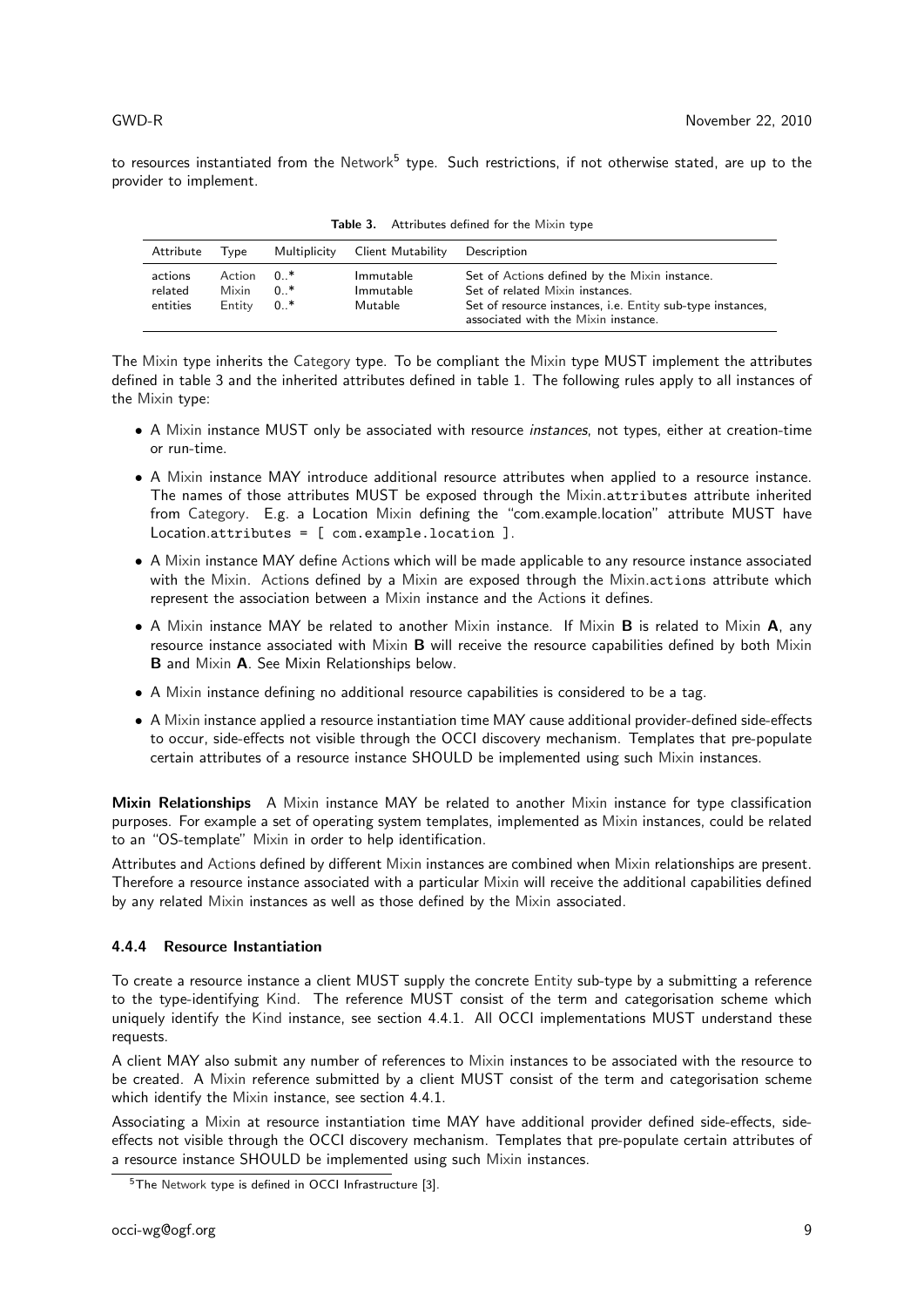#### 4.4.5 Collections

One or more resource instances associated with the same Kind or Mixin instance, automatically form a collection. Each Kind and Mixin instance in the system identifies a collection consisting of all different resource instances associated with the Kind or Mixin.

A resource instance is always a member of the collection indicated by the Entity sub-type's unique Kind instance. A Kind instance maintains the collection of all resource instances (of the type identified by the Kind). Since a Mixin instance can be associated to any resource instance, a collection can contain resource instances of different Entity sub-types. For example, an instance of the Resource type will always be associated to the Kind instance http://scheme.ogf.org/occi/core#resource and thus part of the collection implied by that Kind instance.

- Adding a resource instance to a collection is accomplished by associating the resource instance to the corresponding Mixin instance.
- Removing a resource instance from a collection is accomplished by disassociating the resource instance from the corresponding Mixin instance.

An OCCI implementation MUST allow a client to navigate collections. The following basic navigation operations MUST be supported:

- Retrieve the whole collection.
- Retrieve a specific item in a collection.
- Retrieve a subset of a collection.

The details of collection navigation is rendering specific.

### 4.4.6 Discovery

An OCCI client MUST be able to discover all instances of Kind, Mixin and Category a particular service provider's OCCI implementation has defined. By examining these instances a client MUST be able to, at a minimum, deduce the following information:

- The Entity sub-types available from the service provider, including core model extensions. This information is provided through the Kind instances of the OCCI implementation.
- The attributes defined for each Entity sub-type. The identifying Kind instance provide this information.
- The invocable operations, i.e. Actions, defined for each Entity sub-type. The identifying Kind instance provide this information.
- Any Mixin instances that can be associated to resource instances.
- Additional capabilities defined by a particular Mixin instance, i.e. attributes and Actions.

The above requirements comprise the OCCI discovery mechanism. It MUST be implemented. The details of exactly how the Category, Kind and Mixin instances are exposed to an OCCI client is specific to the particular rendering used. The relevant details can be found in the OCCI Rendering documents.

## 4.5 The OCCI Core Base Types

The following sections describe the OCCI base types defined by the OCCI Core Model. The base types are Entity, Resource, Link and Action. All base types MUST be implemented.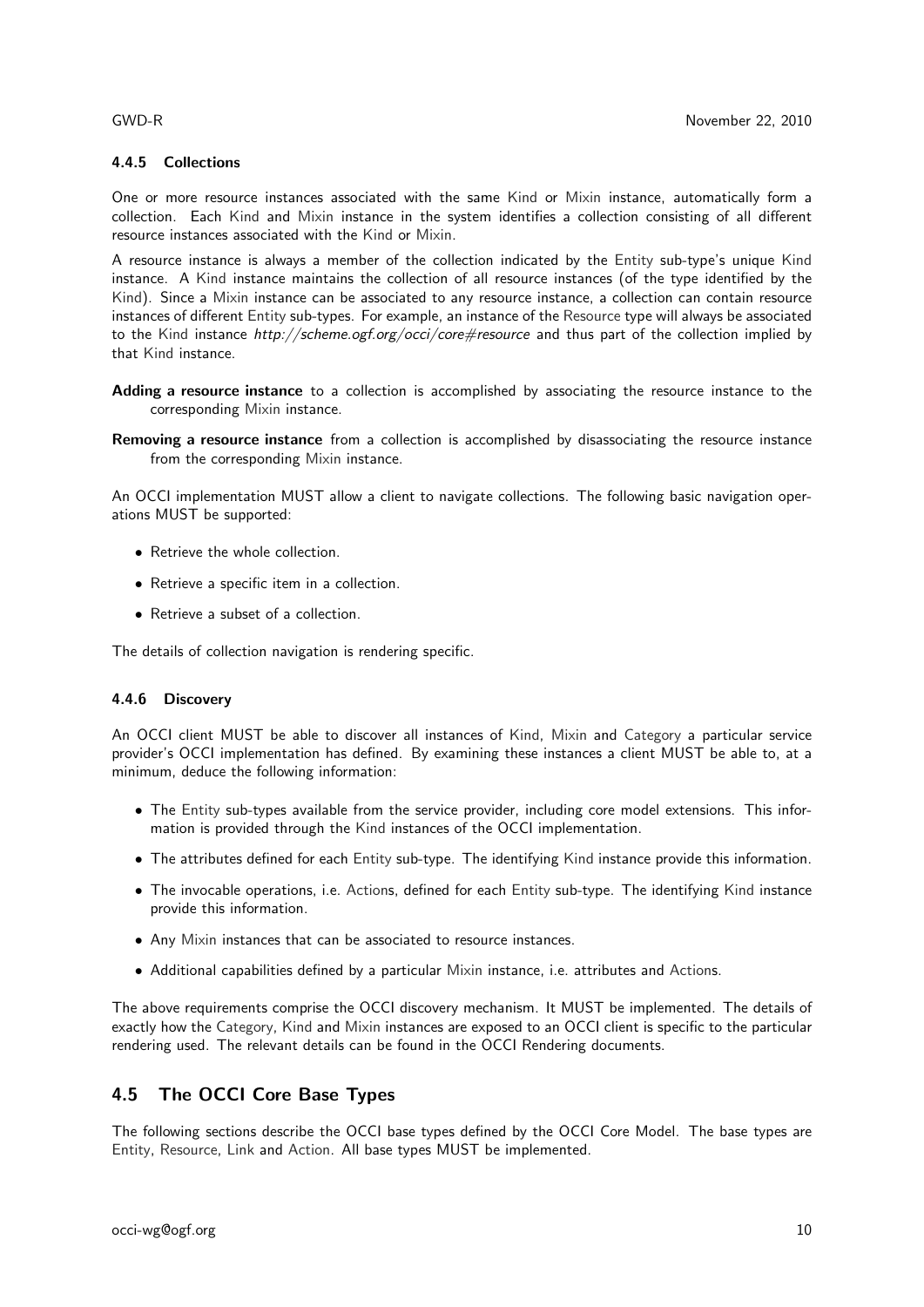| Attribute | Type   | Multiplicity | Client<br>Mutability | Discover-<br>able | Description                                                                                                                                                             |
|-----------|--------|--------------|----------------------|-------------------|-------------------------------------------------------------------------------------------------------------------------------------------------------------------------|
| id        | URL    | 1.           | Immutable            | Yes               | A unique identifier (within the service provider's name-<br>space) of the Entity sub-type instance.                                                                     |
| title     | String | 01           | Mutable              | Yes               | The display name of the instance.                                                                                                                                       |
| kind      | Kind   |              | Immutable            | No                | The Kind instance uniquely identifying the Entity sub-<br>type of the resource instance.                                                                                |
| mixins    | Kind   | $0.$ *       | Mutable              | No                | The Mixin instances associated to this resource instance.<br>Consumers can expect the attributes and Actions of the<br>associated Mixins to be exposed by the instance. |

Table 4. Attributes defined for the Entity type.

### 4.5.1 Entity

The Entity type is an abstract type of the Resource type and the Link type. It MUST be implemented. Table 4 defines the attributes the Entity type MUST implement to be compliant.

Entity enforces for all sub-types a required id attribute and an optional title attribute. Every sub-type of Entity MUST be assigned a Kind instance, see section 4.4.2. Entity itself is assigned the Kind instance

Table 5. The Kind instance assigned to the Entity type.

| Attribute                                        | Value                                                                   |
|--------------------------------------------------|-------------------------------------------------------------------------|
| term<br>scheme<br>title<br>attributes<br>actions | entity<br>http://schemas.ogf.org/occi/core#<br>Entity type<br>id, title |

http://schemas.ogf.org/occi/core#entity for type identification, see table 5. Being an abstract type Entity itself can never be instantiated. An Entity sub-type instance, a resource instance, MAY be associated with one or more Mixin instances.

An Entity sub-type instance MUST expose its identifying Kind instance and any associated Mixin instances together with the attributes and Actions defined by them.

#### 4.5.2 Resource

The Resource type inherits Entity and describes a concrete resource that can be inspected and manipulated. It represents a general object in the OCCI model and MUST be implemented. A Resource is suitable to represent real world resources, e.g. virtual machines, networks, services, etc. through specialisation. The Resource type MUST implement all attributes inherited from Entity as well as the attributes defined in table 6 in order to be compliant.

Table 6. Attributes defined for the Resource type.

| Attribute        | Tvpe                    |      | Multiplicity Client Mutability | Description                                                                                                                                                                                    |
|------------------|-------------------------|------|--------------------------------|------------------------------------------------------------------------------------------------------------------------------------------------------------------------------------------------|
| summary<br>links | $String \t 0.1$<br>Link | $0*$ | Mutable<br>Mutable             | A summarising description of the Resource instance.<br>A set of Link compositions. Being a composite relation the re-<br>moval of a Link from the set MUST also remove the Link in-<br>stance. |

The Resource type is assigned the Kind instance http://schemas.ogf.org/occi/core#resource, see table 7.

Resource enforces the inheritance of a set of common attributes into sub-types. Moreover, it introduces relationships to other Resource instances through instances of the Link type. The Resource type is the first of three entry points to extend the OCCI Core Model, see section 4.6.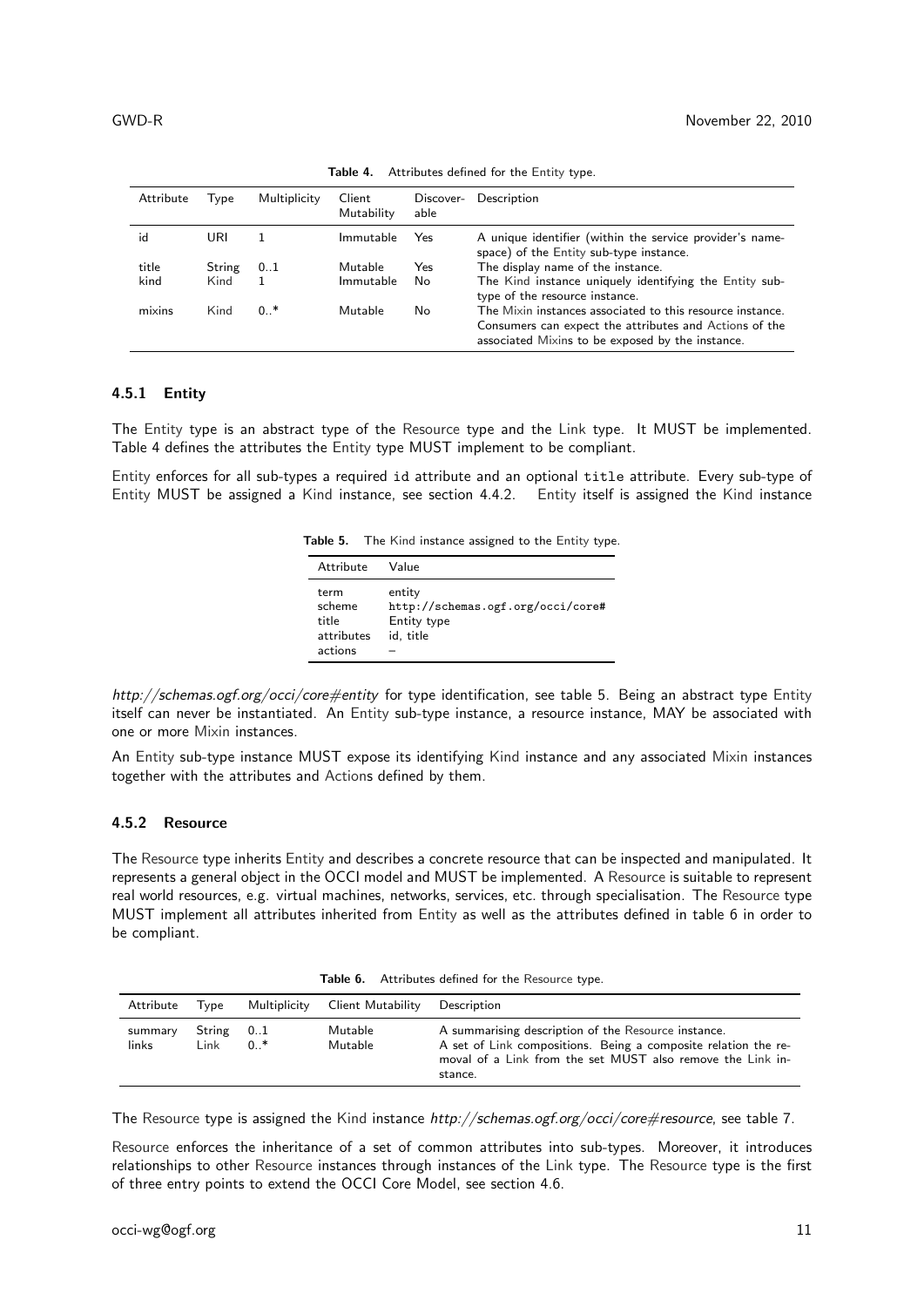| Attribute                                        | Value                                                                |
|--------------------------------------------------|----------------------------------------------------------------------|
| term<br>scheme<br>title<br>attributes<br>actions | resource<br>http://schemas.ogf.org/occi/core#<br>Resource<br>summary |

Table 7. The Kind instance assigned to the Resource type.

#### 4.5.3 Link

An instance of the Link type defines a base association between two Resource instances. It MUST be implemented. A Link instance indicates that one Resource instance is connected to another. The Link type MUST implement all attributes inherited from the Entity type together with the attributes defined in table 8 in order to be compliant.

Table 8. Attributes defined for the Link type.

| Attribute | Tvpe     | Multiplicity | Client Mutability | Description                                               |
|-----------|----------|--------------|-------------------|-----------------------------------------------------------|
| source    | Resource |              | Mutable           | The Resource instances the Link instance originates from. |
| target    | Resource |              | Mutable           | The Resource instances the Link instance points to.       |

The Link type is assigned the Kind instance http://schemas.ogf.org/occi/core#link.

Table 9. The Kind instance assigned to the Link type.

| Attribute                                        | Value                                                                |
|--------------------------------------------------|----------------------------------------------------------------------|
| term<br>scheme<br>title<br>attributes<br>actions | link<br>http://schemas.ogf.org/occi/core#<br>l ink<br>source, target |

The source and target attribute of a Link instance MUST refer to resource instances within the service provider's namespace. A Link MAY refer to an external resource, i.e. a resource of which the service provider has no direct control, if and only if that external resource is mapped into a Entity sub-type instance. A provider MAY however introduce a sub-type of Link with different semantics, e.g. having a target attribute containing an URI and thus the ability of linking with external resources.

The Link type is the second of three entry points to extend the OCCI Core Model, see section 4.6.

#### 4.5.4 Action

The Action type is an abstract type. Each sub-type of Action defines an invocable operation applicable to an Entity sub-type instance or a collection thereof. It MUST be implemented. In general, Actions modify state by, for example, performing a complex operation such as rebooting a virtual machine. Table 10 defines the attributes the Action type MUST implement to be compliant.

| Attribute | Tvpe     | Multiplicity Client Mutability Description |                                         |
|-----------|----------|--------------------------------------------|-----------------------------------------|
| category  | Category | Immutable                                  | The identifying Category of the Action. |

Table 10. Attributes defined for the Action type.

An Action MUST always bound to either a Kind or a Mixin instance through a composite association. An Action is considered to be a capability of the Kind or Mixin instance it is associated with. An Action MAY be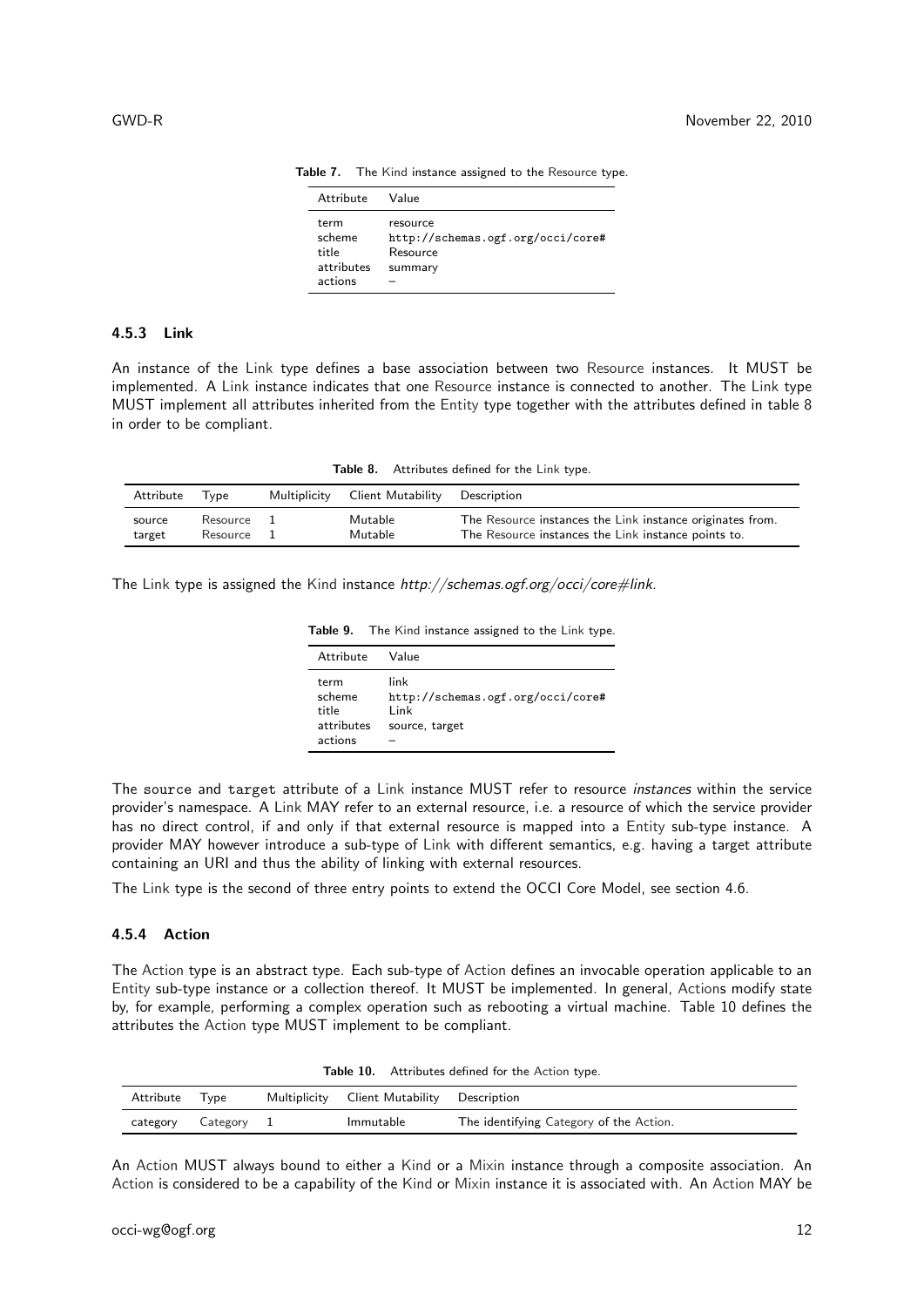invoked on any resource instance associated with the Kind or Mixin instance defining the Action. An OCCI implementation MAY however refuse an Action from being invoked if currently not applicable.

An Action MAY be invoked on a collection of Entity sub-type instances. The Action is only considered valid if all resource instances of the collection are associated with the Kind or Mixin defining the Action.

Table 11. The Category instance assigned to the Action type.

| Attribute                             | Value                                                 |
|---------------------------------------|-------------------------------------------------------|
| term<br>scheme<br>title<br>attributes | action<br>http://schemas.ogf.org/occi/core#<br>Action |

The Action type is assigned the Category type identifier http://schemas.ogf.org/occi/core#action, see table 11. An Action can expose attributes which correspond to arguments of the invocable operation. A sub-type of Action define the attributes available for the invocable operation represented. The names of any such attributes MUST be exposed through Category.attributes of the Action sub-type's identifying Category instance. For example, a "resize" Action sub-type defined for a storage resource could have a "size" attribute which represent the size argument of the resize operation. In that example the identifying Category instance would have Category.attributes = [ size ].

The Action type is the third and last of the entry points to extend the OCCI Core Model, see section 4.6. Since Action is an abstract type a sub-type is always necessary to define a specific Action.

## 4.6 Extensibility

The OCCI Core Model has a flexible yet fairly simple extension mechanism based on the type classification system described in section 4.4. The OCCI Core Model can be extended using two different methods, subtyping and mix-in. Custom sub-typing require provider-specific Kind instances and custom mix-ins require provider-specific Mixin instances. Both methods MAY involve the use of provider-specific Category instance since those are REQUIRED for provider-specific Action sub-types. The following sections define the rules for extending the OCCI Core Model. The rules defined in section 4.4 and 4.5 are REQUIRED for all extensions of the OCCI Core Model.

### 4.6.1 Category instances

Provider-specific instances of Category, Kind and Mixin MAY be introduced by an OCCI implementation. Since Kind and Mixin both inherit Category the extension rules for Category, defined below, applies to them as well.

A Category instance defined outside of the OCCI specification MUST use a Category scheme unique to the provider, e.g. http://example.com/occi#. The term of a provider-specific Category instance can be any string corresponding to a "token" as defined in RFC2616 [6]. An attribute introduced by a provider-specific Category MUST use an attribute name prefix. This prefix MUST NOT be the "occi." prefix which is reserved for the OCCI specification. Domain-specific attribute names SHOULD use a prefix consisting of the provider's reverse domain name, e.g. "com.example.".

### 4.6.2 Sub-typing

The OCCI Core Model MAY be extended through sub-typing. Three OCCI Core Model types MAY be sub-typed, those are Resource, Link and Action.

In order to define a sub-type of Resource or Link a provider-specific Kind instance MUST be defined and assigned to the sub-type. This Kind instance MUST be directly related to the Kind instance of the type extended.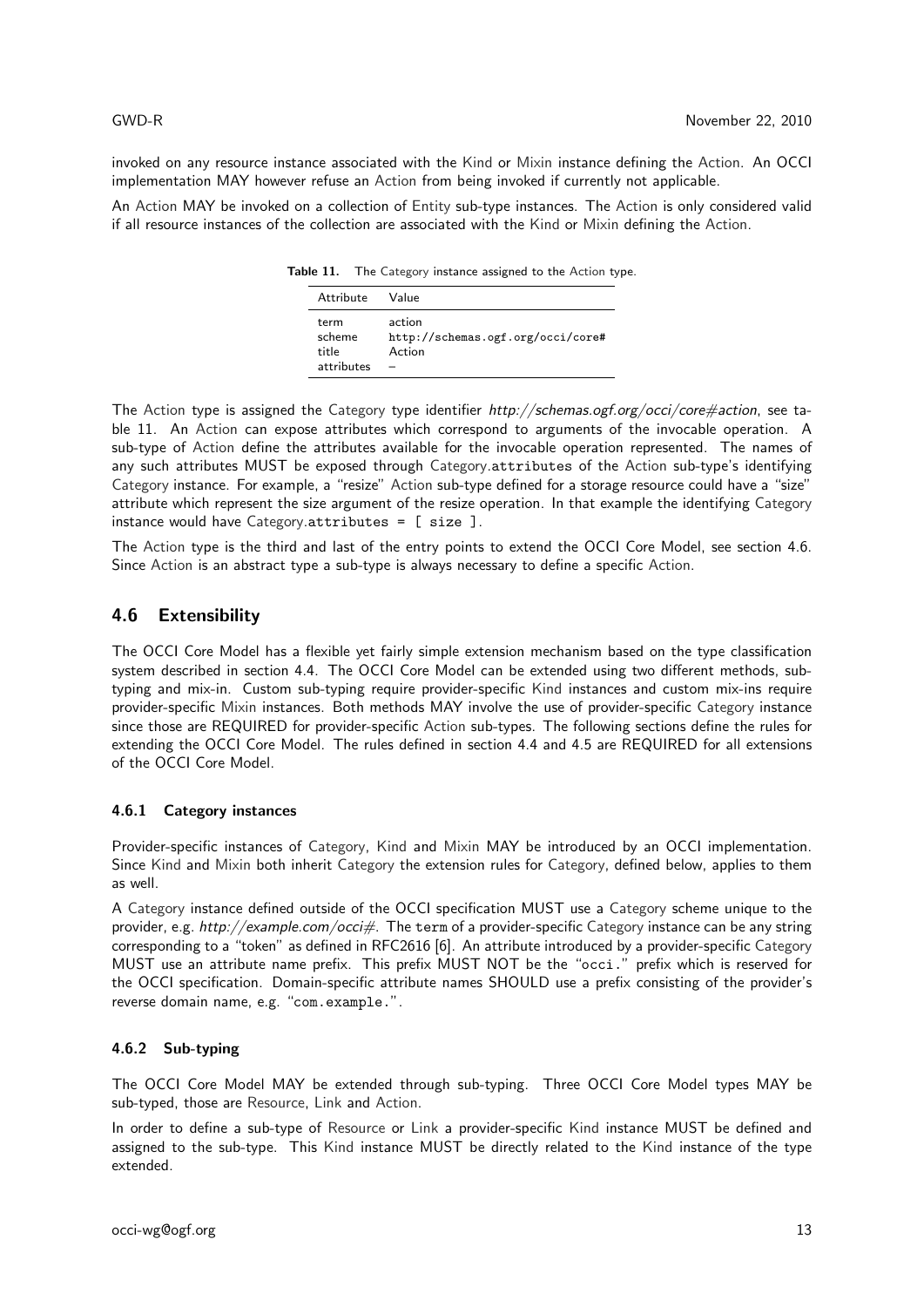In order to define a sub-type of Action a provider-specific Category instance MUST be assigned to the Action sub-type as its unique type identifier. Furthermore the Action sub-type MUST be associated as a capability of a provider-specific Kind or Mixin instance.

### 4.6.3 Mix-ins

The OCCI Core Model MAY be extended using a "mix-in" like concept by defining provider-specific Mixin instances. A Mixin instance can be associated with any resource instance although a provider MAY apply restrictions.

In order to support user-defined tags<sup>6</sup> an OCCI implementation must allow custom Mixin instances to be created and destroyed by request of a client. There is no limitation in the OCCI Core Model from doing so but it is RECOMMENDED to assign a separate Category scheme for each user's Mixin instances (e.g. per-user schemes).

## 5 Contributors

 $6A$  tag is a Mixin instance, which does not introduce additional resource capabilities.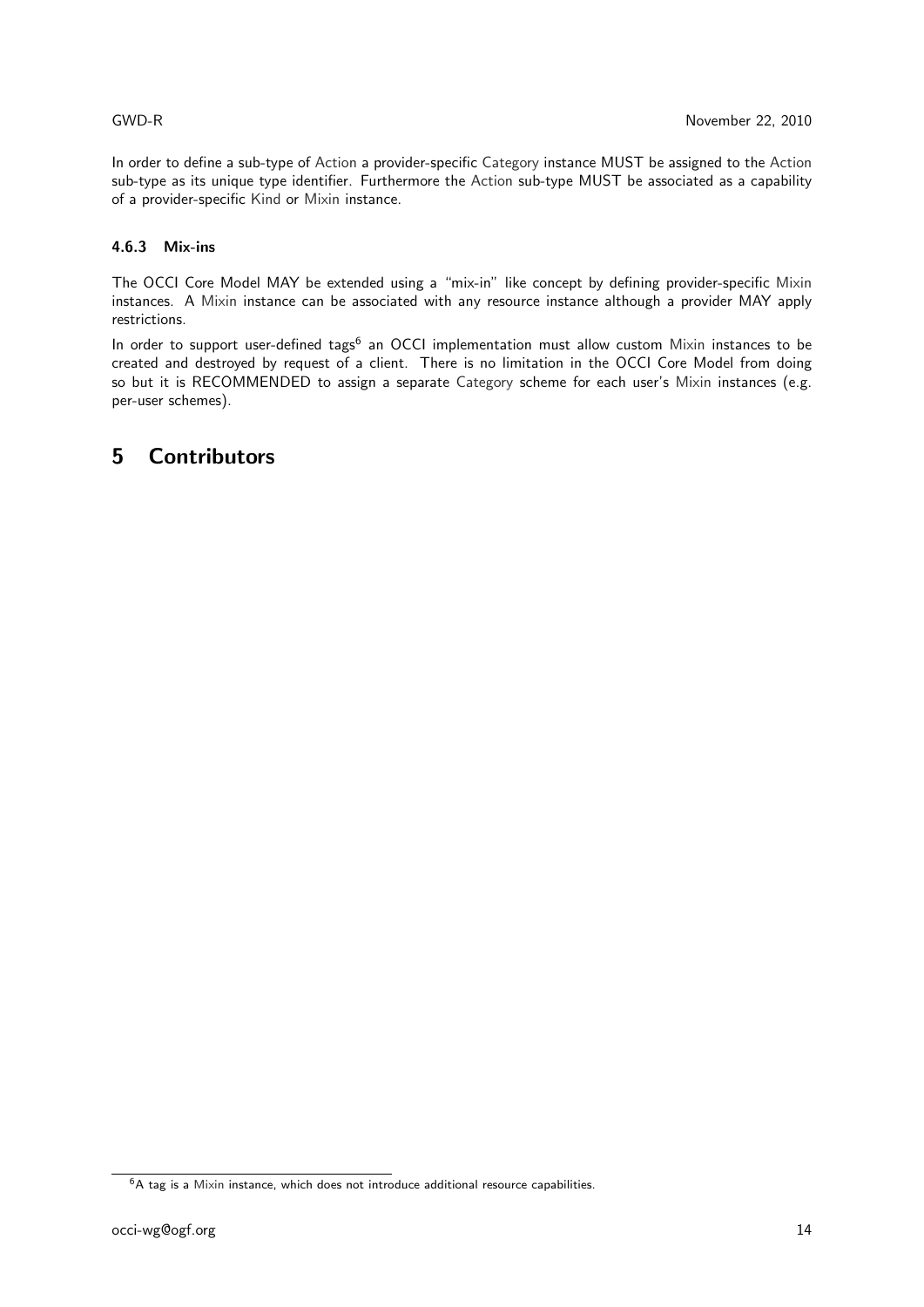## GWD-R November 22, 2010

| Name                 | Affiliation                   | Contact                            |
|----------------------|-------------------------------|------------------------------------|
| Michael Behrens      | R <sub>2</sub> AD             | behrens.cloud at r2ad.com          |
| Andy Edmonds         | Intel - SLA@SOI project       | andy at edmonds.be                 |
| Sam Johnston         | Google                        | samj at samj.net                   |
| Gary Mazzaferro      | OCCI Counselour - Exxia, Inc. | garymazzaferro at gmail.com        |
| Thijs Metsch         | Platform Computing, Sun Mi-   | tmetsch at platform.com            |
|                      | crosystems                    |                                    |
| Ralf Nyrén           | Aurenav                       | ralf at nyren.net                  |
| Alexander Papaspyrou | TU-Dortmund                   | alexander.papaspyour<br>at<br>tu-  |
|                      |                               | dortmund.de                        |
| Shlomo Swidler       | Orchestratus                  | shlomo.swidler at orchestratus.com |

We would like to thank the following people who contributed to this document:

Next to these individual contributions we value the contributions from the OCCI working group.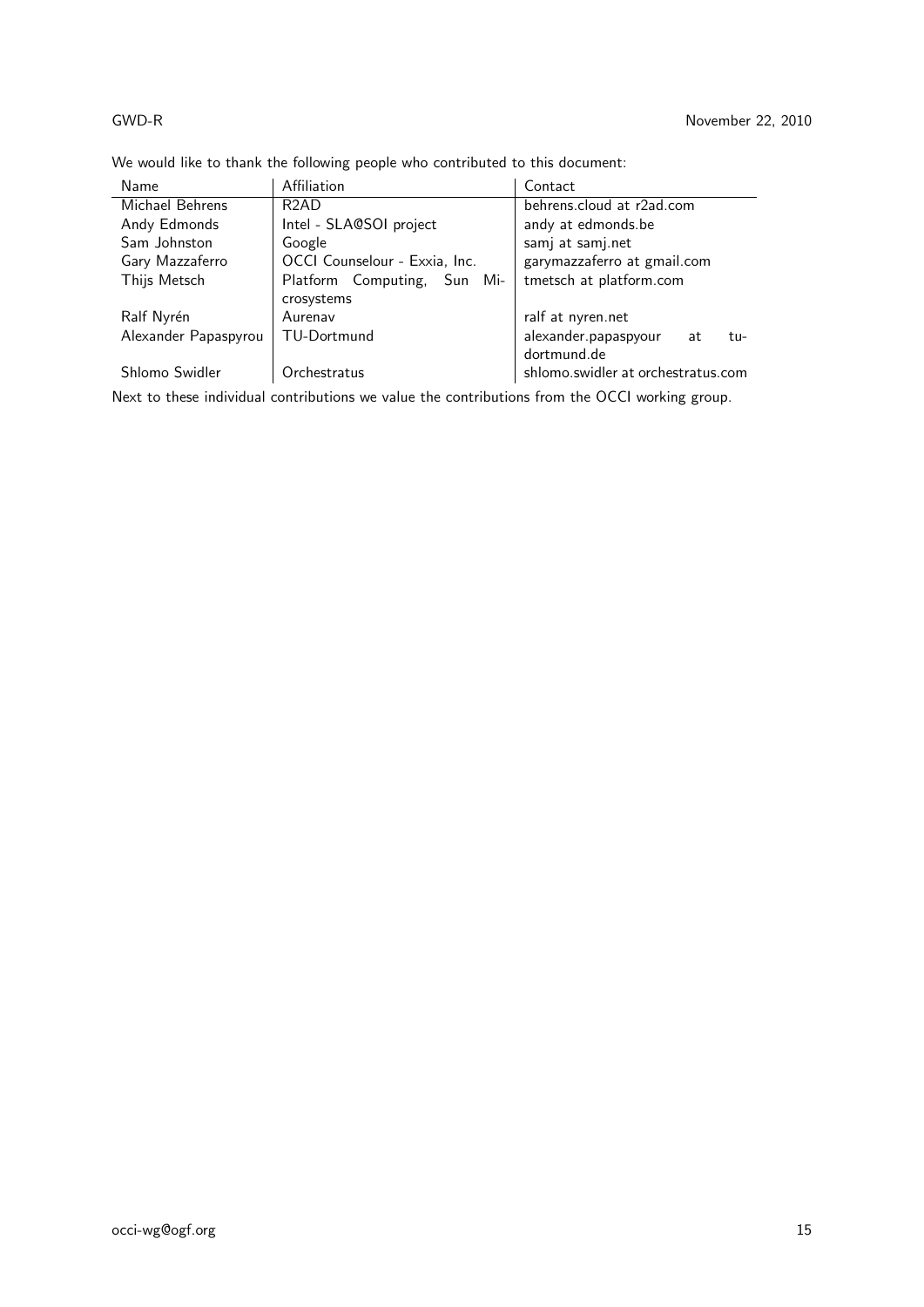# 6 Glossary

| Term                   | Description                                                                       |  |
|------------------------|-----------------------------------------------------------------------------------|--|
| Action                 | An OCCI base type. Represent an invocable operation on a Entity sub-type instance |  |
|                        | or collection thereof.                                                            |  |
| Category               | A type in the OCCI model. The parent type of Kind.                                |  |
| Client                 | An OCCI client.                                                                   |  |
| Collection             | A set of Entity sub-type instances all associated to a particular Kind or Mixin   |  |
|                        | instance.                                                                         |  |
| Entity                 | An OCCI base type. The parent type of Resource and Link.                          |  |
| Kind                   | A type in the OCCI model. A core component of the OCCI classification system.     |  |
| Link                   | An OCCI base type. A Link instance associate one Resource instance with another.  |  |
| mixin                  | An instance of the Mixin type associated with a resource instance. The "mixin"    |  |
|                        | concept as used by OCCI only applies to instances, never to Entity types.         |  |
| Mixin                  | A type in the OCCI model. A core component of the OCCI classification system.     |  |
| <b>OCCI</b>            | Open Cloud Computing Interface                                                    |  |
| OCCI base type         | One of Entity, Resource, Link or Action.                                          |  |
| OGF                    | Open Grid Forum                                                                   |  |
| Resource               | An OCCI base type. The parent type for all domain-specific resource types.        |  |
| resource instance      | An instance of a sub-type of Entity. The OCCI model defines two sub-types of      |  |
|                        | Entity, the Resource type and the Link type. However, the term resource instance  |  |
|                        | is defined to include any instance of a sub-type of Resource or Link as well.     |  |
| Tag                    | A Mixin instance with no attributes or actions defined.                           |  |
| Template               | A Mixin instance which if associated at resource instantiation time pre-populate  |  |
|                        | certain attributes.                                                               |  |
| type                   | One of the types defined by the OCCI model. The OCCI model types are Category,    |  |
|                        | Kind, Mixin, Action, Entity, Resource and Link.                                   |  |
| concrete type/sub-type | A concrete type/sub-type is a type that can be instantiated.                      |  |
| URI                    | Uniform Resource Identifier                                                       |  |
| URL                    | Uniform Resource Locator                                                          |  |
| URN                    | Uniform Resource Name                                                             |  |

# 7 Intellectual Property Statement

The OGF takes no position regarding the validity or scope of any intellectual property or other rights that might be claimed to pertain to the implementation or use of the technology described in this document or the extent to which any license under such rights might or might not be available; neither does it represent that it has made any effort to identify any such rights. Copies of claims of rights made available for publication and any assurances of licenses to be made available, or the result of an attempt made to obtain a general license or permission for the use of such proprietary rights by implementers or users of this specification can be obtained from the OGF Secretariat.

The OGF invites any interested party to bring to its attention any copyrights, patents or patent applications, or other proprietary rights which may cover technology that may be required to practice this recommendation. Please address the information to the OGF Executive Director.

## 8 Disclaimer

This document and the information contained herein is provided on an "As Is" basis and the OGF disclaims all warranties, express or implied, including but not limited to any warranty that the use of the information herein will not infringe any rights or any implied warranties of merchantability or fitness for a particular purpose.